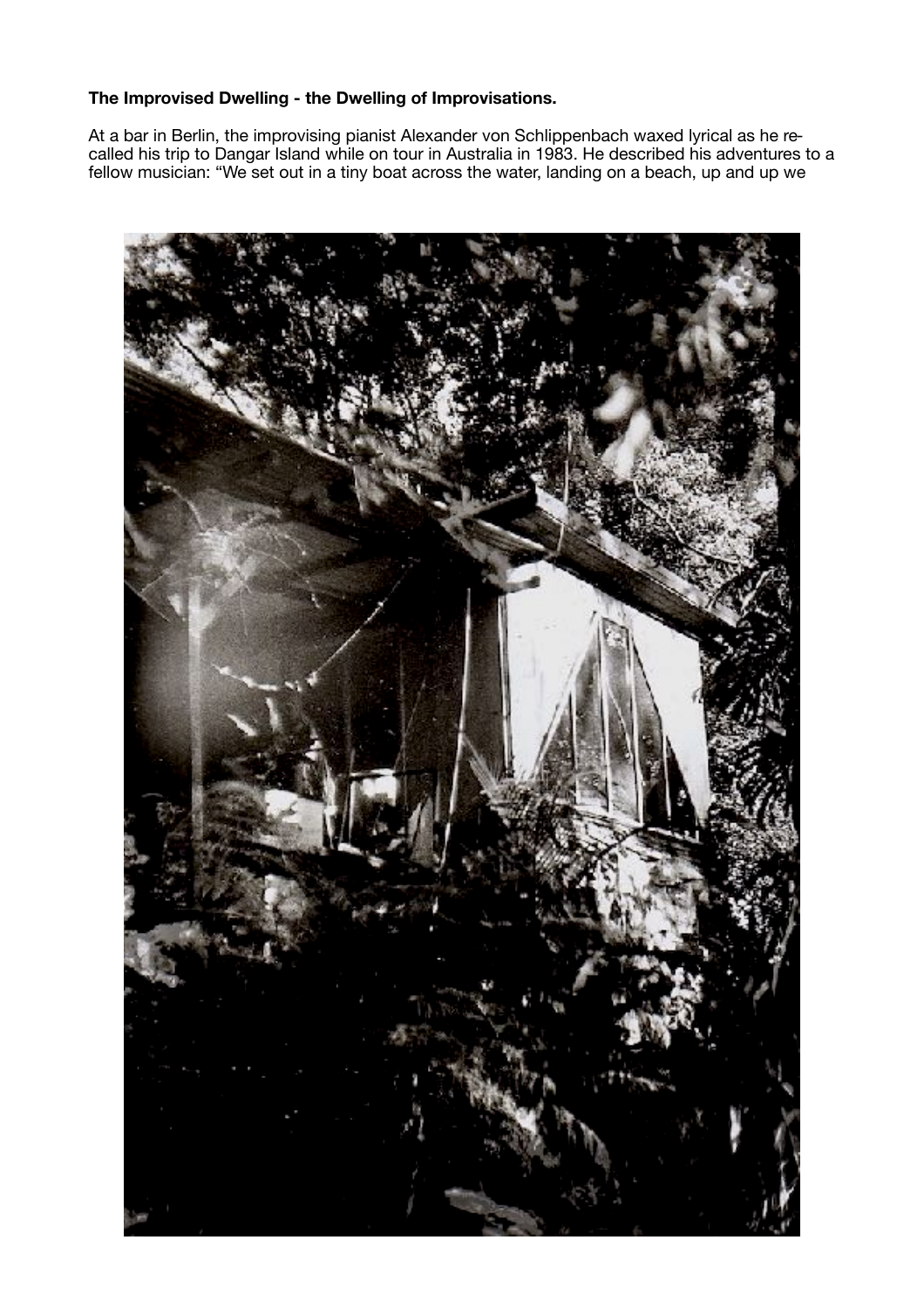climbed through the dense undergrowth and there - there in the middle of the jungle was this strange improvised house."

Many have tried to describe improvised music with metaphors both prescient and tall - the list is long but a few pithy statements offer the following: it is like a conversation without subject matter, a game, a gamble in which everyone wins, abstract expressionism, the centrality of instrument, liquid architecture even. But no one, to my knowledge, ever described improvised music as the act of building a house - putting up a temporary tent maybe, but a house is an intended permanent structure of shelter if it is anything.

With my then wife Kristine, we bought a block of land on Dangar Island in 1978. It cost \$7,000. When I looked the other day, I saw a similar block going for \$750,000. This erstwhile sanctuary is not far enough from Sydney to be immune from the real estate pathology that dominates modern desires. Back then, 'Dangar' was an outlier for alternative lifestyle seekers, alcoholic fishermen, the poor, and the occasional professional who'd fallen in love with the intoxicating location of the massive Hawkesbury River estuary, idyllic hidden coves, and sandstone cliffs of grandeur and natural calligraphic inscription. I include myself in this category. However, being a musician meant, unlike other 'professionals', I had little to no money for building a house once the land had been purchased.

The block came with a fibro shack but no drainage except a stand pipe at the top of the land with a tap attached to it. Amazingly enough, the shack did have electricity. I'm not sure how, or when that happened, or whether it was legal, but it was a gift horse to be accepted, stroked, and put to work. The first necessity was getting a phone hooked up - an absolute requirement for a musician. "which tree you want it under, mate?" remarked a grinning man from the the telephone company who happened to be visiting the island one day.

Around the other side of Dangar stood a caravan that gave the depressing appearance of many years of immobility. On enquiry at the post office (Dangar Island's main source of news and innuendo), I ascertained that no one seemed to own it. The postmaster suggested that if I could move it, ownership being nine-tenths of the law. Only one vehicle was allowed on the island and that was the ageing LandRover belonging to the Danger Island Fire Brigade. On a particularly rainy winter's day, having failed to inflate the tyres, the postmaster and I managed to drag the recalcitrant caravan to our block, narrowly avoiding losing the whole caboodle over the cliff. After much fumigation, the caravan became a temporary bedroom.

Need a house? I set to improvising one. It never crossed my mind to apply for planning permission, because it was a given that most of the dwellings on Dangar Island were DYI and illegally built. "You'd never get away with it in the UK" announced Evan Parker (saxophonist with the Schlippenbach Trio), and he was probably correct - or any other supposedly first world country I might have added. Other European improvising musicians who came to stay over the following years made much the same observation.

The first room I built was the bathroom. I dug a large hole, deposited one of the Island's selection of broken discarded refrigerators in it, and named said hole 'main drainage'. Attached to this hole were the PVC drainage pipes connected to the bathroom. But for a bathroom, we need water, and behold on the island lived an ex-plumber who now wished to be left alone as a latent hippy. "I only work for wages" he continually mumbled through his stoned persona. We connected many brass pipes to a water heater and other future-imagined facilities. Plumbing is a wonderful activity; pipes can go anywhere you want them to, particularly around unexpected corners. Under cover of darkness but lit by a full moon, we put on our swimmers and removed the tap on the stand pipe at the top of the block. A geyser of six to ten meters burst into the night sky - such was the pressure in the pipe caused by the giant mains water tank sitting on the top of the island. It took all of our combined strength to force our pipe onto the stand pipe. After much vernacular, we slowed the flow of water to drips and eventually stopped even the drip, drip. We had water connected and causal celebrations duly erupted.

Some years later, a guy from the water company was wandering around checking his customer list on the Island and, on discovering our illegal subterfuge, came and knocked on the door (we had a door but no connected wall at the time) with a look of puzzlement: "It says on my list that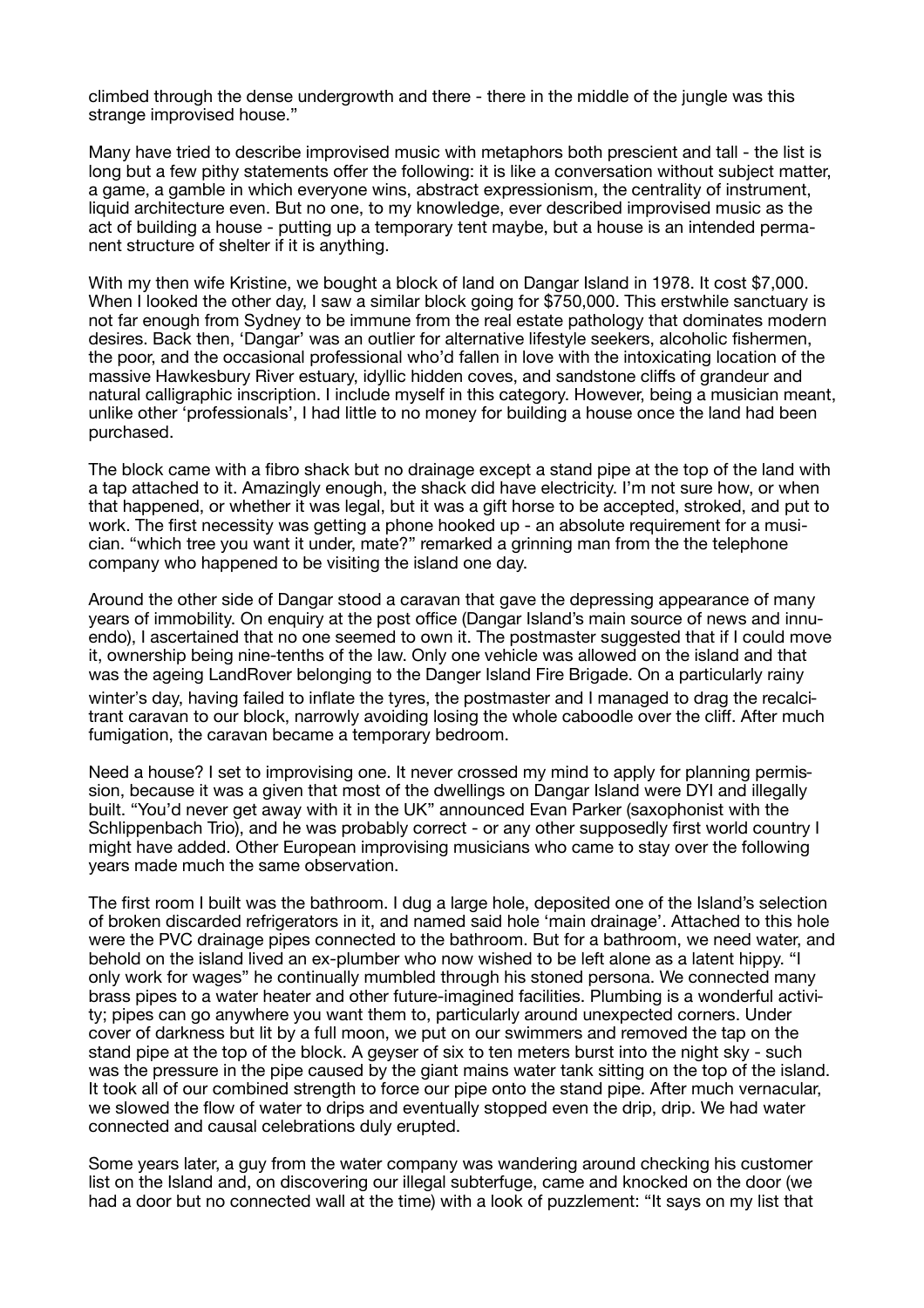there is no house here." "Oh really?" I countered, "You can see there is a house, been here for years, probably a simple oversight, I suggest you upgrade your list." And so he did, we becoming finally legal consumers of public water.

After hair-raising moments trying to install public electricity to new parts of the house, the postmaster revealed yet another string to his bow: he had a licence to carry out domestic wiring. I never checked to read the truth on this piece of paper, but we wired and wired with positive results - even the electric toilet switched to functional.

If I had any idea of what I was doing at all, then it was the inclination towards *regional architecture*  - something I had studied in art history - the idea that a building was built out of local materials and fitted into a local landscape and ecology. As the ice moved and scraped and the sea level rose, Dangar Island had determined to put up a brave defence to this geological bulldozer, so the island was littered with many rocks of useful shapes and sizes. A natural compact wall of fixed three-meter-high rocks became the back wall of my intended house. Many other large sand stones were levered into place to become the front and side walls of the construction. Ready mixed cement was transported to the Island in my two-and-a-half metre long tiny tin boat. Except for a couple of guilty occasions, I refrained from pinching building sand from the beach (as others clearly did). In fact everything had to come by the tiny 'tinny' - corrugated iron, cut glass, wood, a fridge, the proverbial kitchen sink, a pot-bellied stove, and even a donated ship's piano ( I ended up with two pianos, one kept outside on the block like a guard dog). Sometimes the boat's gunwales cleared only a few inches above the river; life jackets were for wimps. Even with numerous neighbour's help, I became extremely fit, and with regard to homemade houses and creating firebreaks on what was a giant hazard of a total island bonfire, the community worked as an exchange scheme - everyone chipped in. Occasionally, the free and easy character of Dangar Island came up short, like the day someone walked off with my prized AKG Microphones and 'harvest ready' dope plants.

This was also a time and place where the assembling of house building skills (or lack thereof) fed directly into the desires and applications associated with homemade musical instrument building (The Relative Violins). There was often very little difference in terms of tools, materials, and outcomes between the two activities, the environment also being a key integrated (indeed unavoidable) factor. For example, a piece of galvanised down pipe became the resonating chamber for my *Tromba Mariner.* This was my literal take on the medieval *trompette marine,* and spent its performing life attached to my boat much to the confused looks on the local fishermen's faces who thought I had a scientific device for attracting the big ones that get away.

It was on one of those sublime sunny days of Sydney that I was admiring the completion of the new corrugated iron roof. Walking backward across the old roof of the fibro shack, I forgot that there was a strategically placed roof window which I managed to step on, falling through, although painfully not all the way through, thus severing my thigh with a shard of broken glass. It was a bloody mess. There was a doctor of sorts who lived on the island but spent most of his life as a part-time explorer with business entrepreneur Dick Smith in the Antarctic. He took one look, said he felt ill, and that I would have to go to the hospital. Only problem was that the accident took place on a day of a king low tide. The river was mostly a two-kilometre mud flat, and it was through that brown sludge that two women friends from the beach pushed me and my tourniqueted leg to the boat ramp on the other side. By the time I got to the hospital, it was about five hours after the accident, late on a Friday afternoon, and I was in agony. The surgeon was in no mood for a new patient, he would be late for his golf (he grumbled), and so two layers of stitches were rushed into my leg while a nurse kept demanding my number for the health insurance (of which I had none).

Hobbling around on crutches for the next few months, I had time to consider how the improvised abode was going. Apart from some dodgy issues when it rained (I had a little channel cut under the large rocks which could cope with an acceptable downpour but not a total deluge), there was no shortcut to the kitchen sink (one of the most used part of the house). To get from the back veranda to the kitchen (a few inches away) involved a walk around the entire dwelling. Under the raised bedroom was the 'cave' area, which was quickly becoming a zoo for a rich selection of creepy crawlers. The electric toilet had a certain aroma. Summer nights were spent around the insect zapper or under the mosquito net. Yes, it felt very *regional* in structure and lifestyle. My final